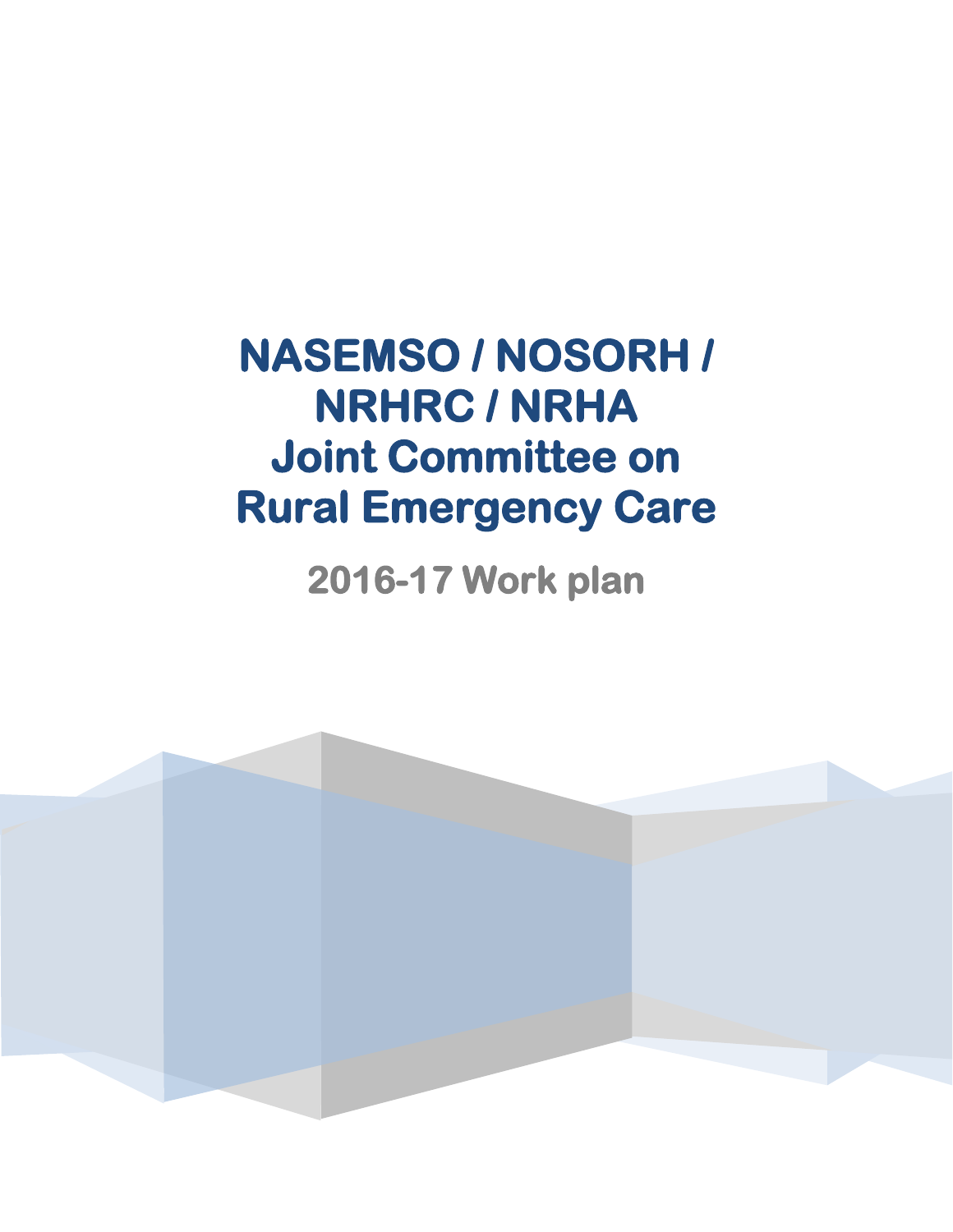### *NASEMSO / NOSORH / NRHA / NRHRC*

*Joint Committee on Rural Emergency Care*

*A coalition of organizations formed to engage each association on topics relevant to rural and frontier emergency care*

The **Joint Committee on Rural Emergency Care** of the National Organization of State Offices of Rural Health, the National Association of State EMS Officials, the National Rural Health Resource Center, and the National Rural Health Association is committed to fostering the development of state-level leadership to support delivery of rural emergency care and to facilitate collaboration that improves care to patients in rural areas with time-sensitive injuries and illnesses.

The JCREC Workplan delineating September, 2016 to September, 2017 goals, objectives and action steps is as follows:

### **Goal 1**: Facilitate collaboration to improve rural EMS.

### **Objective: Assess the Current JCREC Memorandum of Understanding**

**Assess the Contributions of the Four Partner Organizations to the Current JCREC Memorandum of Understanding** - Assess and enforce equal budgetary, staff support and other contributions to efforts which implement the activities of this workplan.

### **Objective: Conference Calls/Teleconference Meetings**

**JCREC Conference Calls -** Generally monthly, to coordinate activities and to facilitate implementation of committee projects and provide education. We plan to continue to utilize these calls and teleconference-type sessions as necessary to continue the Committee's activities.

### **Objective: NOSORH/NASEMSO Learning Session**

**Learning Sessions** – Learning Sessions have been opportunities for state representatives from state offices of EMS and rural health to come together and learn how to join forces on common goals and interests concerning rural emergency care. Learning sessions are planned for 2017: One constituted by the National Rural EMS Conference in April, 2017, and one in conjunction with the NOSORH Annual Meeting (September, 2017).

### **Objective: National Rural EMS Leadership Conference**

**Leadership Conference** – A major, national conference for rural emergency care leaders to be held in April, 2017. A major conference for rural emergency care leaders to be held prior to the NASEMSO Fall meeting and the NOSORH annual meeting, so that the results can form meeting content for the Learning Session at the latter and a report at the former.

### **Objective: Strengthen Relationship with Office of Rural Health Policy (USDHHS)**

**Identify Opportunities** – Create opportunities to strengthen and maintain this relationship.

| Task                                                                                                                                                                                                                                                                                                                                                          | <b>Responsibility</b> | Due Date                            | <b>Budget</b> |
|---------------------------------------------------------------------------------------------------------------------------------------------------------------------------------------------------------------------------------------------------------------------------------------------------------------------------------------------------------------|-----------------------|-------------------------------------|---------------|
| Review the current JCREC Memorandum of<br>Understanding in order to assess and enforce<br>reasonably proportional budgetary, staff support and<br>other contributions to efforts which implement the<br>activities of this work plan. Review membership<br>"requirements" for current partners, plan for<br>leadership transition and administrative support. | All JCREC partners.   | November<br>and<br>December<br>2016 | N/A           |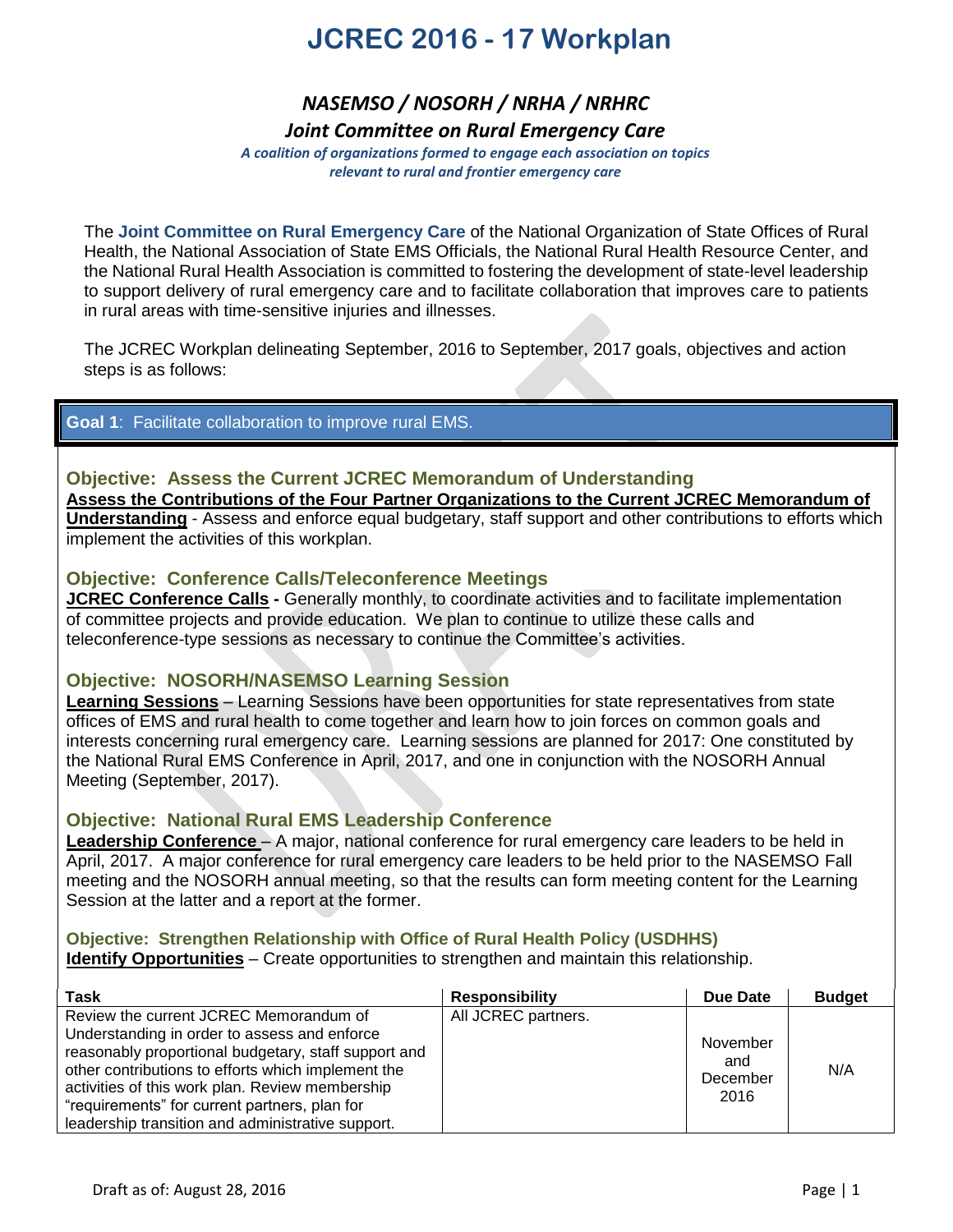| Adopt and revise work plan annually, create budget                                                                                                                                                                                                                                                                                                                                                                                                  | <b>JCREC Committee.</b>                                                                                                                                                      |                                                                                                                                         |                                                                               |
|-----------------------------------------------------------------------------------------------------------------------------------------------------------------------------------------------------------------------------------------------------------------------------------------------------------------------------------------------------------------------------------------------------------------------------------------------------|------------------------------------------------------------------------------------------------------------------------------------------------------------------------------|-----------------------------------------------------------------------------------------------------------------------------------------|-------------------------------------------------------------------------------|
| and determine other resources to achieve the work<br>plan.                                                                                                                                                                                                                                                                                                                                                                                          |                                                                                                                                                                              |                                                                                                                                         |                                                                               |
|                                                                                                                                                                                                                                                                                                                                                                                                                                                     |                                                                                                                                                                              | March 2017<br>Will this<br>work for<br>TASC,<br>NRHA,<br><b>NASEMSO</b>                                                                 | N/A                                                                           |
| Continue to plan and conduct monthly conference<br>calls to provide organizational updates, policy                                                                                                                                                                                                                                                                                                                                                  | JCREC co-chairs, with<br>support staff from NOSORH,                                                                                                                          |                                                                                                                                         | <b>JCREC</b><br>volunteers                                                    |
| updates, CP/MIH updates, partner/state updates and<br>to pursue progress on work plan.                                                                                                                                                                                                                                                                                                                                                              | NASEMSO.                                                                                                                                                                     | Ongoing                                                                                                                                 | <b>NASEMSO</b><br>supports<br>calls                                           |
| Develop the Learning Session for 2017 at NOSORH<br><b>Annual Meeting</b>                                                                                                                                                                                                                                                                                                                                                                            | JCREC co-chairs,<br>support staff from all<br>organizations.                                                                                                                 | June, 2017                                                                                                                              | \$1500                                                                        |
| Plan for a 2017 National Rural EMS Conference.<br>Draft site-selection criteria, conference budget<br>including expected income and expenses and<br>attendance. Set up conference manager -<br>fiscal/revenue/risk agreement for conference,<br>sponsor solicitation plan, confirm conference facilities<br>and services, registration fee, schedule of planning<br>activities, marketing materials and website,<br>conference agenda and speakers. | <b>JCREC Chairs appoint</b><br><b>Conference Planning</b><br>Committee.<br>Support staff from all<br>organizations.<br>NOSORH to act as<br>conference/logistical contractor. | <b>Book</b><br>conference<br>facility by<br>September,<br>2016<br>Hold by<br>April, 2017                                                | \$62,000<br>expense<br>budget -<br>ensure<br>reserves for<br>the next<br>year |
| Investigate the feasibility for NOSORH and<br>NASEMSO to plan for a joint meeting in 2018.<br>Consider strategies for revenue and registration,<br>sponsor solicitation and needs for meeting space.                                                                                                                                                                                                                                                | <b>JCREC</b> co-chairs with<br>NASEMSO and NOSORH staff.                                                                                                                     | Decision by<br>December,<br>2016 on<br>joint<br>conference<br>after<br><b>NASEMSO</b><br>and<br><b>NOSORH</b><br>Fall, 2016<br>meetings | N/A                                                                           |
| Identify opportunities to engage with FORHP to grow<br>funding and technical assistance for rural EMS. Meet<br>with FORHP at least twice per year to discuss this.                                                                                                                                                                                                                                                                                  | JCREC Chair to schedule calls<br>or meetings.                                                                                                                                | September,<br>2016 and<br>March, 2017                                                                                                   | N/A                                                                           |
|                                                                                                                                                                                                                                                                                                                                                                                                                                                     |                                                                                                                                                                              |                                                                                                                                         |                                                                               |

**Goal 2**: Engage the Rural EMS Committee and JCREC in national opportunities to promote awareness of rural/frontier emergency care issues and strategies for improvement

### **Objective**: National Rural Health Day

**National Rural Health Day** – NRHD will be in November. This event is a good opportunity to showcase the excellent work that is happening in rural America in EMS. Make this available on NOSORH, TASC and NASEMSO website

**Objective**: EMS Rural Agenda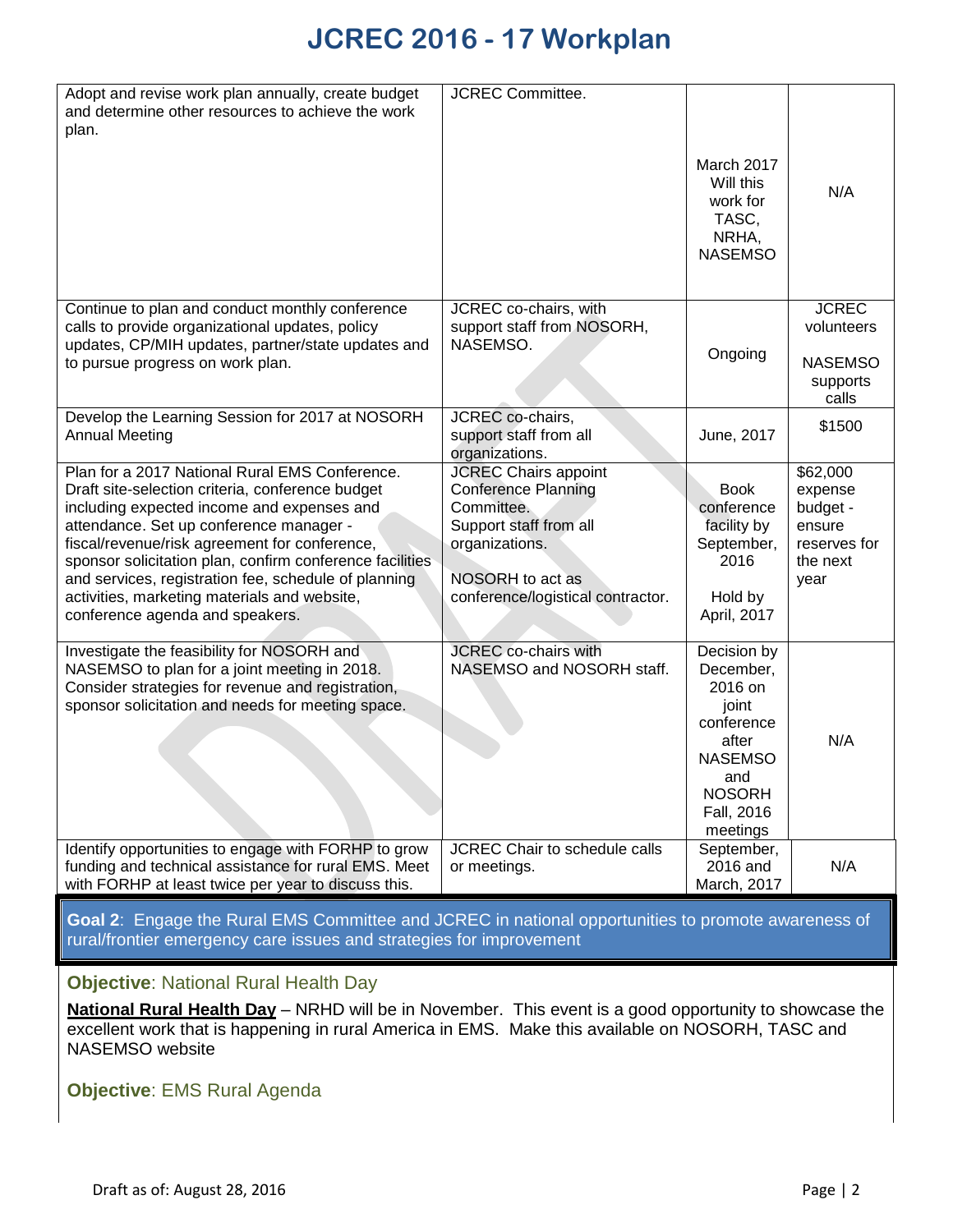**"The Agenda II"** – Twelve years have elapsed since the NRHA publication of this important work. Ideally, this would utilize an expert panel and/or consensus process to assess the progress made on the recommendations it made and to establish recommendations for the next decade. Alternatively, it might be folded into a comprehensive national EMS Agenda for the Future process.

| <b>Task</b>                                                                                                                                                                                                                                    | Responsibility                                                                                                                                 |                                                                                                                                                                                                                                                                                                                                                                                                                                                                                                           |                                            |
|------------------------------------------------------------------------------------------------------------------------------------------------------------------------------------------------------------------------------------------------|------------------------------------------------------------------------------------------------------------------------------------------------|-----------------------------------------------------------------------------------------------------------------------------------------------------------------------------------------------------------------------------------------------------------------------------------------------------------------------------------------------------------------------------------------------------------------------------------------------------------------------------------------------------------|--------------------------------------------|
| JCREC engages in NRHD with all four<br>partners working to create an EMS<br>component in NRHD. Develop key<br>messages, outreach to EMS, such the<br>collection and dissemination of EMS success<br>stories and media interviews on rural EMS. | <b>NOSORH</b><br><b>NRHA</b><br>NRHC/TASC<br><b>NASEMSO</b>                                                                                    | September/<br>November, 2016<br>May/September<br>2017 (in advance<br>of NRHD 2017)                                                                                                                                                                                                                                                                                                                                                                                                                        | NOSORH NRHD<br>staff & contractor<br>funds |
| Draft and promote a series of visionary<br>recommendations for use by national, state<br>and local emergency stakeholders to<br>improve emergency services and can build<br>on the former Rural EMS Agenda for the<br>Future.                  | JCREC chairs guide partner<br>conversation, approach to<br>ORHP, and to NHTSA as<br>required.<br>FORHP - NOSORH meetings<br>are an opportunity | Outline basic<br>elements of the<br>process and<br>estimated cost for<br>developing a<br>process for the<br>recommendations<br>to share with<br>federal agency &<br>other partners.<br>Plan for an initial<br>meeting of<br><b>JCREC, NHTSA &amp;</b><br>FORHP in<br>February 2016 to<br>gain engagement<br>in the<br>recommendation<br>activity including<br>resources & other<br>funding<br>Adopt a plan for<br>the drafting,<br>vetting, adoption<br>and action on the<br>proposed<br>recommendations. | <b>TBD</b>                                 |

**Goal 3**: Engage in discussions and initiatives to improve mobile integrated health care and community paramedicine.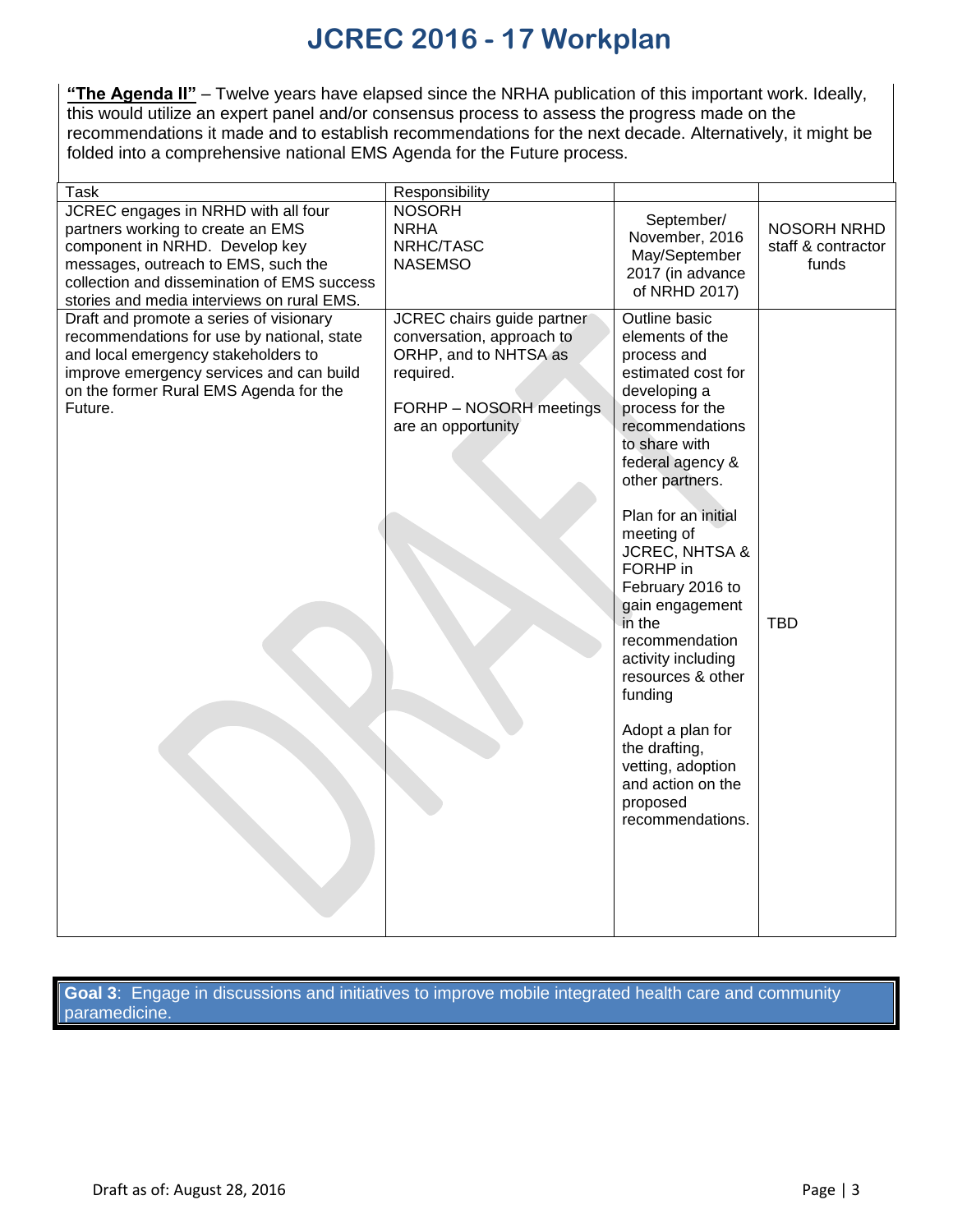### **Objective: Monitor the NASEMSO CP-MIH Committee, and assure rural input to NASEMSO CP-MIH Committee and Community Paramedicine Insights Forum (CPIF)**

**Monitor and Assure Rural Content in CP-MIH and CPIF Efforts** - JCREC will participate in NASEMSO CP-MIH and CPIF planning, discussion and projects to make sure that they are addressing the needs of rural areas. The CPIF monthly forum serves as a regular meeting place, educational opportunity and discussion group for people interested in establishing or learning more about community paramedicine

| Task                                                                                                         | <b>Responsibility</b>                                       | Due Date | Done | <b>Budget</b> |
|--------------------------------------------------------------------------------------------------------------|-------------------------------------------------------------|----------|------|---------------|
| Participate in NASEMSO CP-MIH<br>Committee and CPIF meetings to represent<br>rural health and EMS interests. | NASEMSO and NOSORH<br>delegates and others as<br>interested | Ongoing  |      | None          |

**Goal 4**: Advocate for inclusion of EMS in development of local and system rural performance improvement

### **Objective: Promote the Concept of Informed Self-Determination (ISD)**

**Informed Self-Determination** – This concept was coined in the 2004 *Rural and Frontier EMS Agenda for the Future.* It recommends an objective third party evaluation of a community's EMS, recommendations for improvements, and a description of the cost implications for those improvements. Armed with this information, citizens (or their elected officials or planning body) can determine the type and level of EMS system desired and their investment in that system.

### **Objective: EMS Leadership Training**

**Promote EMS Leadership Training** - Assess the Options for Evaluating EMS Leadership Training.

### **Objective: Flex Monitoring Team**

**Flex Monitoring Team** - Work with the Flex Monitoring Team (FMT) to monitor and learn more about quality improvement initiatives.

### **Objective: Identify and Endorse EMS Performance Measures**

**EMS Performance Measures** - Identify and endorse EMS performance measures. The University of Southern Maine (John Gale) project is reviewing and developing rural EMS performance measures for ORHP. Provide input to this project.

| Task                                         | <b>Responsibility</b>                 | Due Date         | Done | <b>Budget</b> |
|----------------------------------------------|---------------------------------------|------------------|------|---------------|
| Promote Informed Self-Determination -        | JCREC chairs name ad hoc              |                  |      | N/A           |
| Assess resources for third-party service     | committee to assess and make          | January,         |      |               |
| evaluations and evaluate methodologies for   | recommendations.                      | 2017 for         |      |               |
| possibility of standardizing. Include ISD in |                                       | <b>National</b>  |      |               |
| Learning Sessions, Rural EMS Conference,     | <b>Conference Planning Committee.</b> | <b>Rural EMS</b> |      |               |
| and NRHD 2017 activities.                    |                                       | Conference       |      |               |
|                                              | NOSORH, NRHA, NASEMSO,                | kick-off         |      |               |
|                                              | <b>NRHRC</b> disseminates             |                  |      |               |
|                                              | information.                          |                  |      |               |